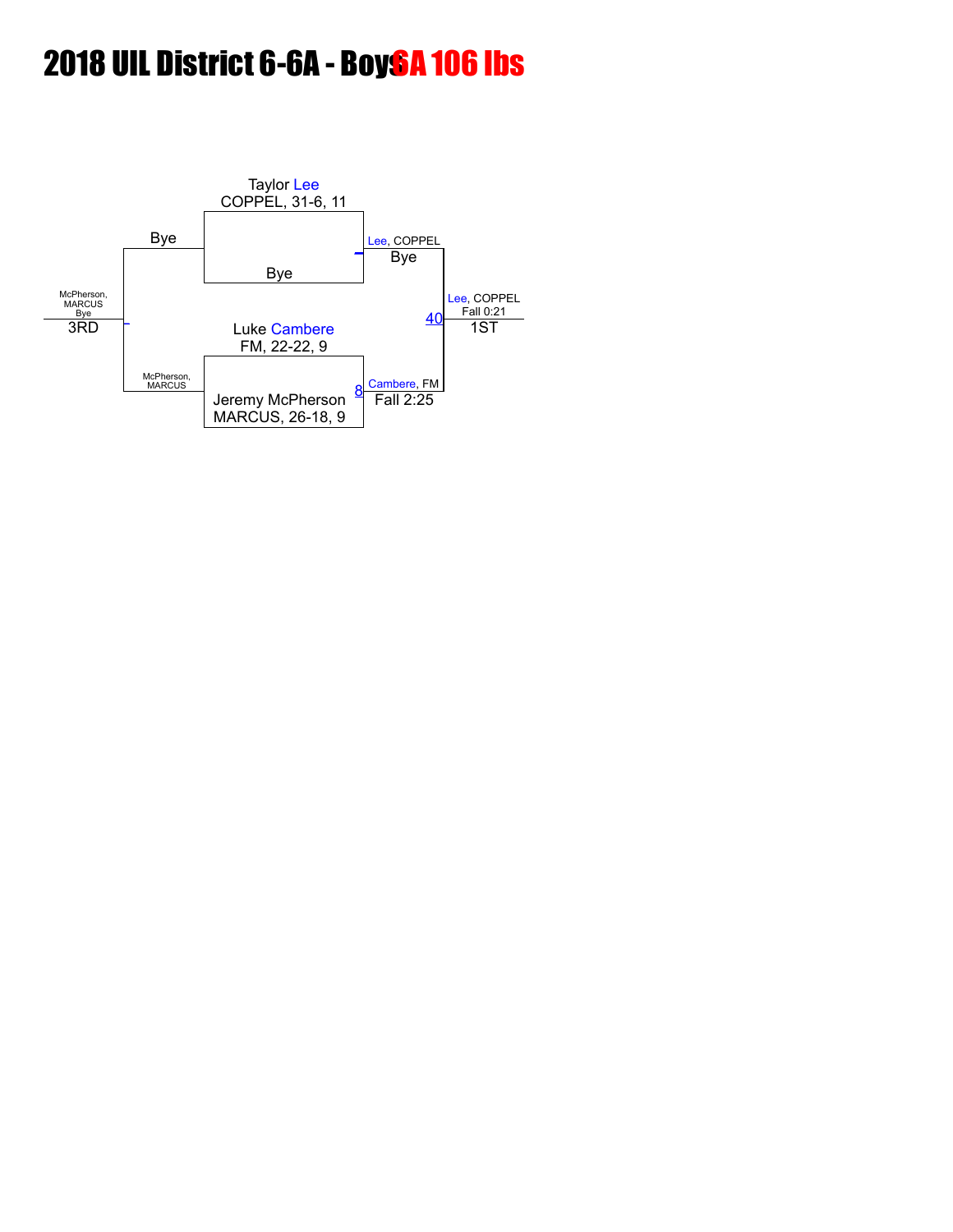# 2018 UIL District 6-6A - Boys6A 113 lbs

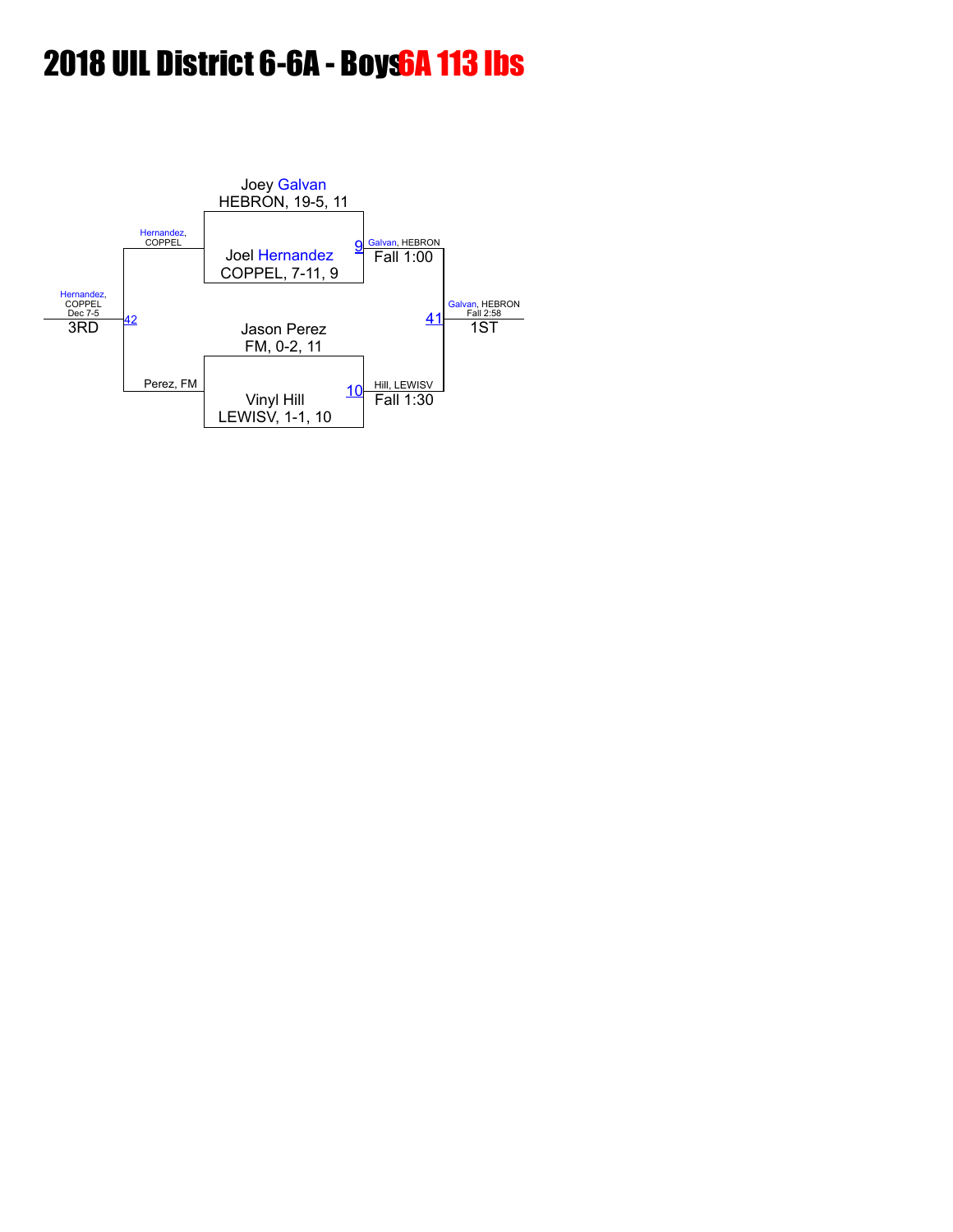# 2018 UIL District 6-6A - Boys<sup>6</sup>A 120 lbs

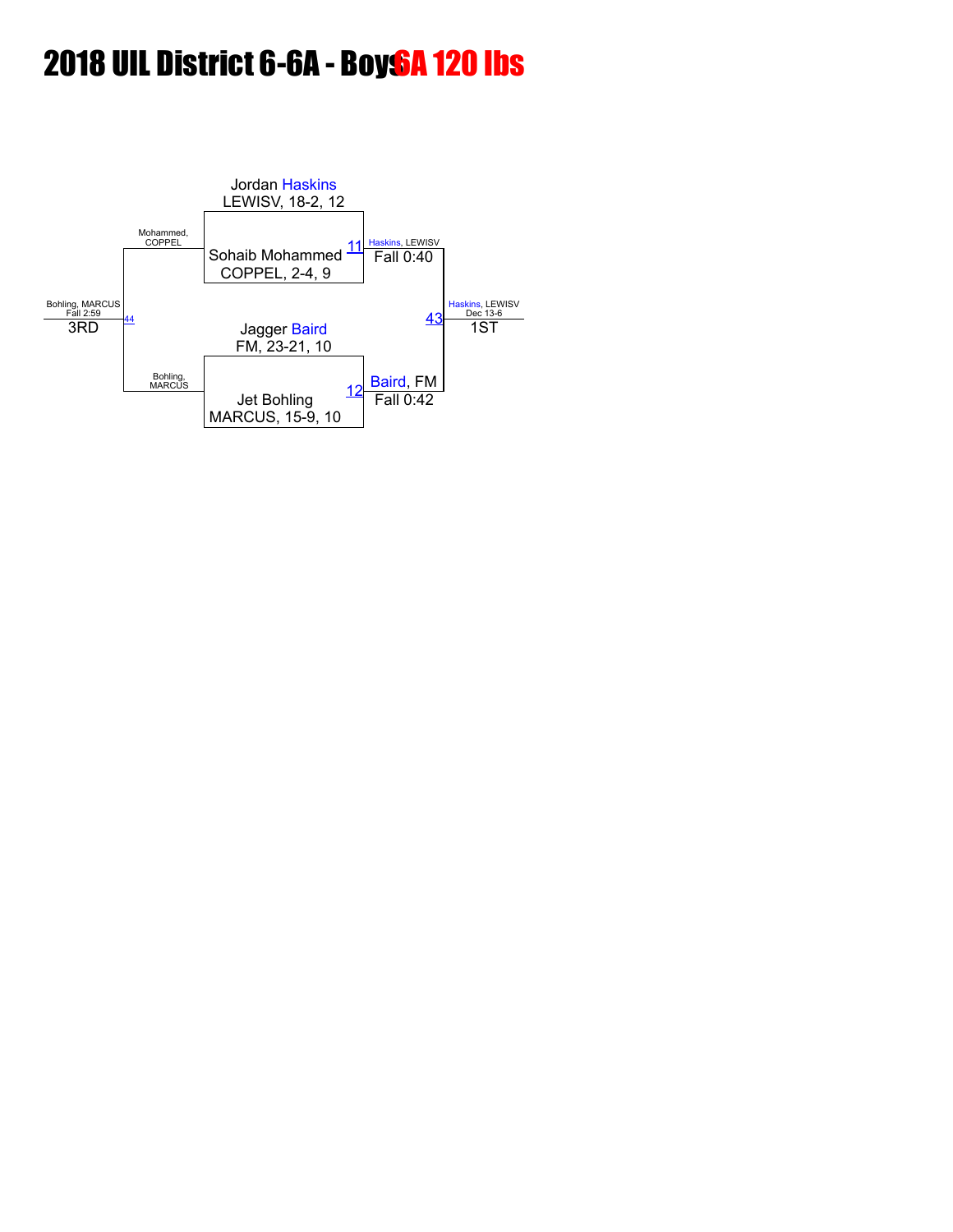# **2018 UIL District 6-6A - Boys 6A 126 lbs**

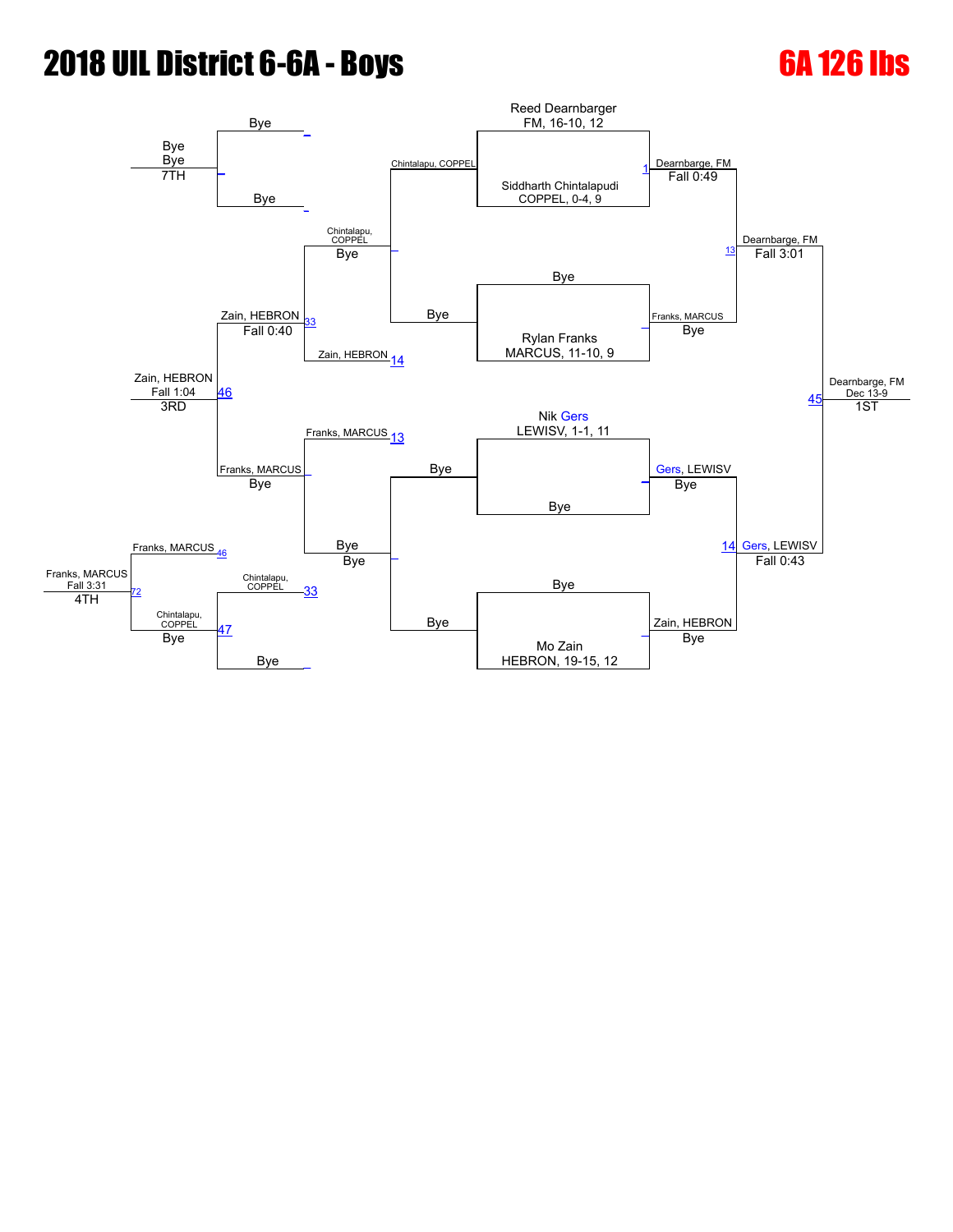# 2018 UIL District 6-6A - Boys<sup>6</sup>A 132 lbs

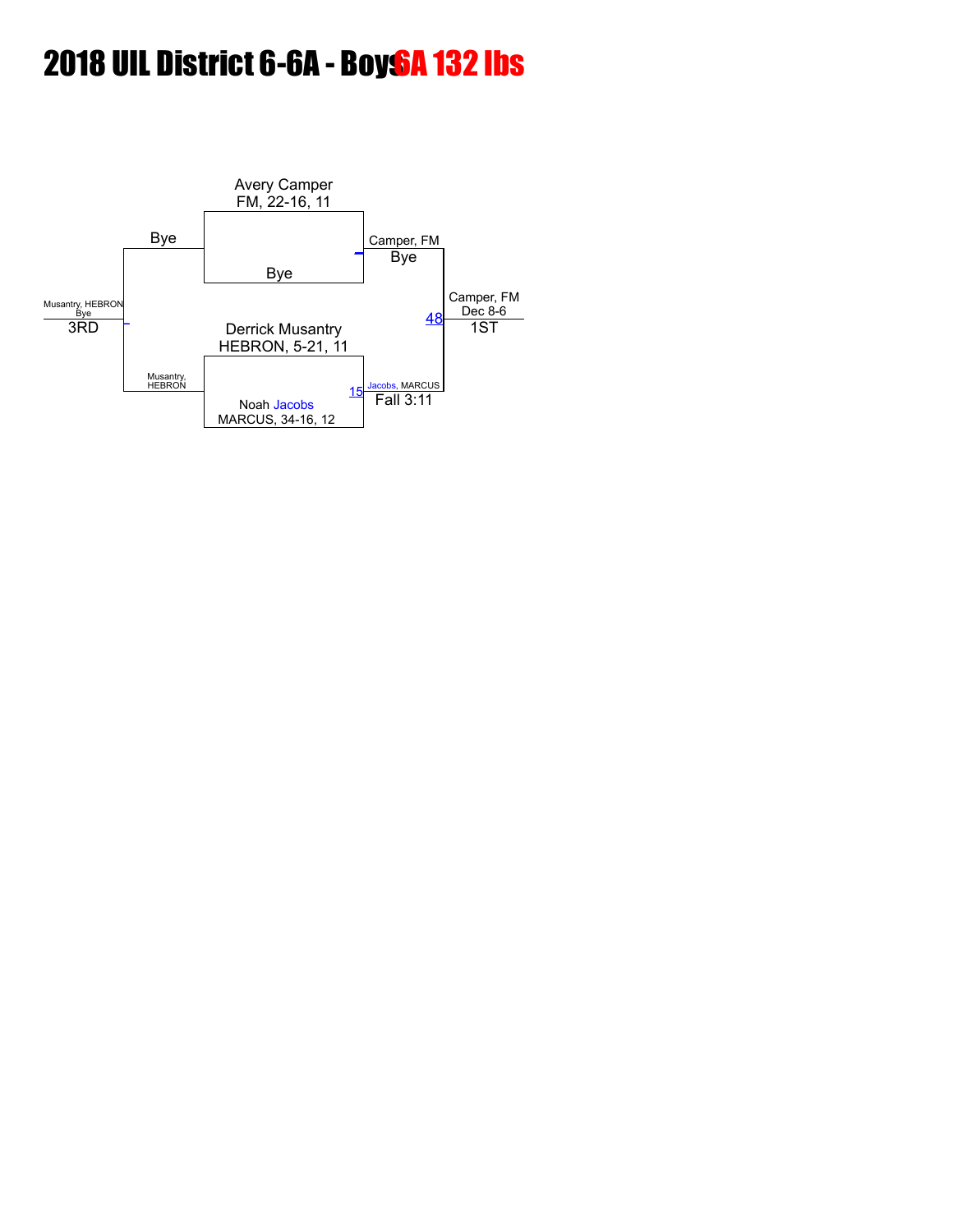# 2018 UIL District 6-6A - Boy<sub>s</sub>A 138 lbs

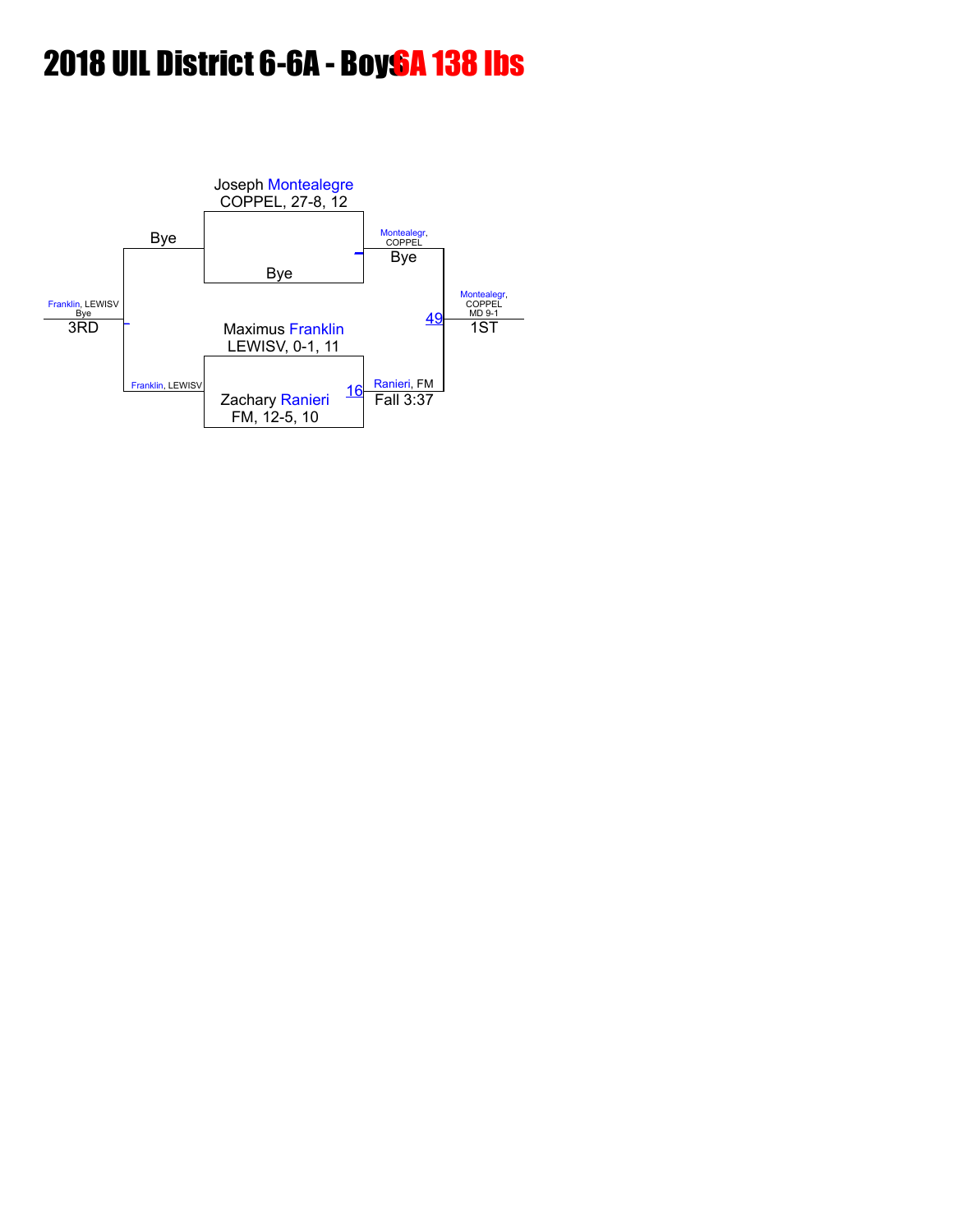# **2018 UIL District 6-6A - Boys 6A 145 lbs**

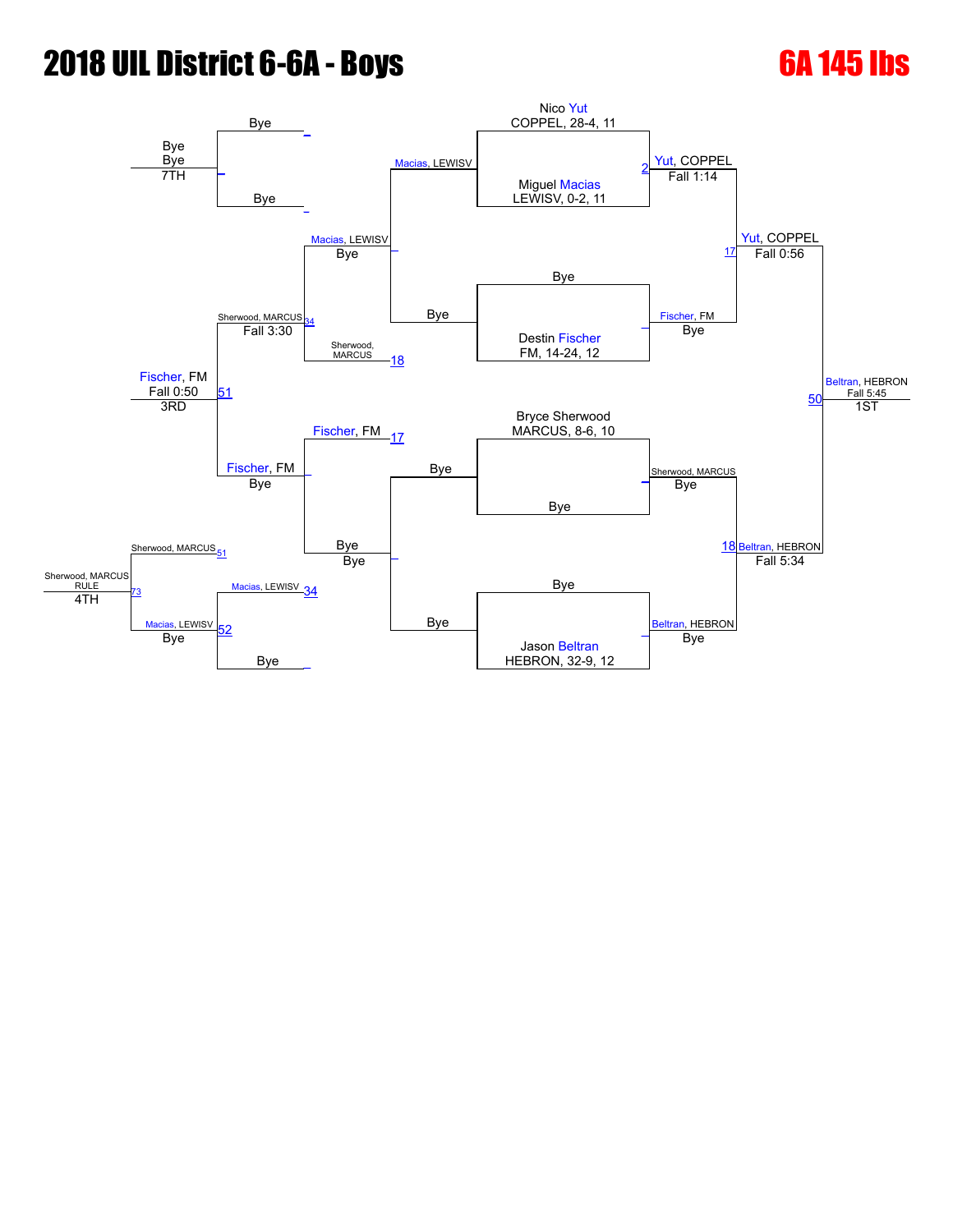# 2018 UIL District 6-6A - Boys<sup>6</sup>A 152 lbs

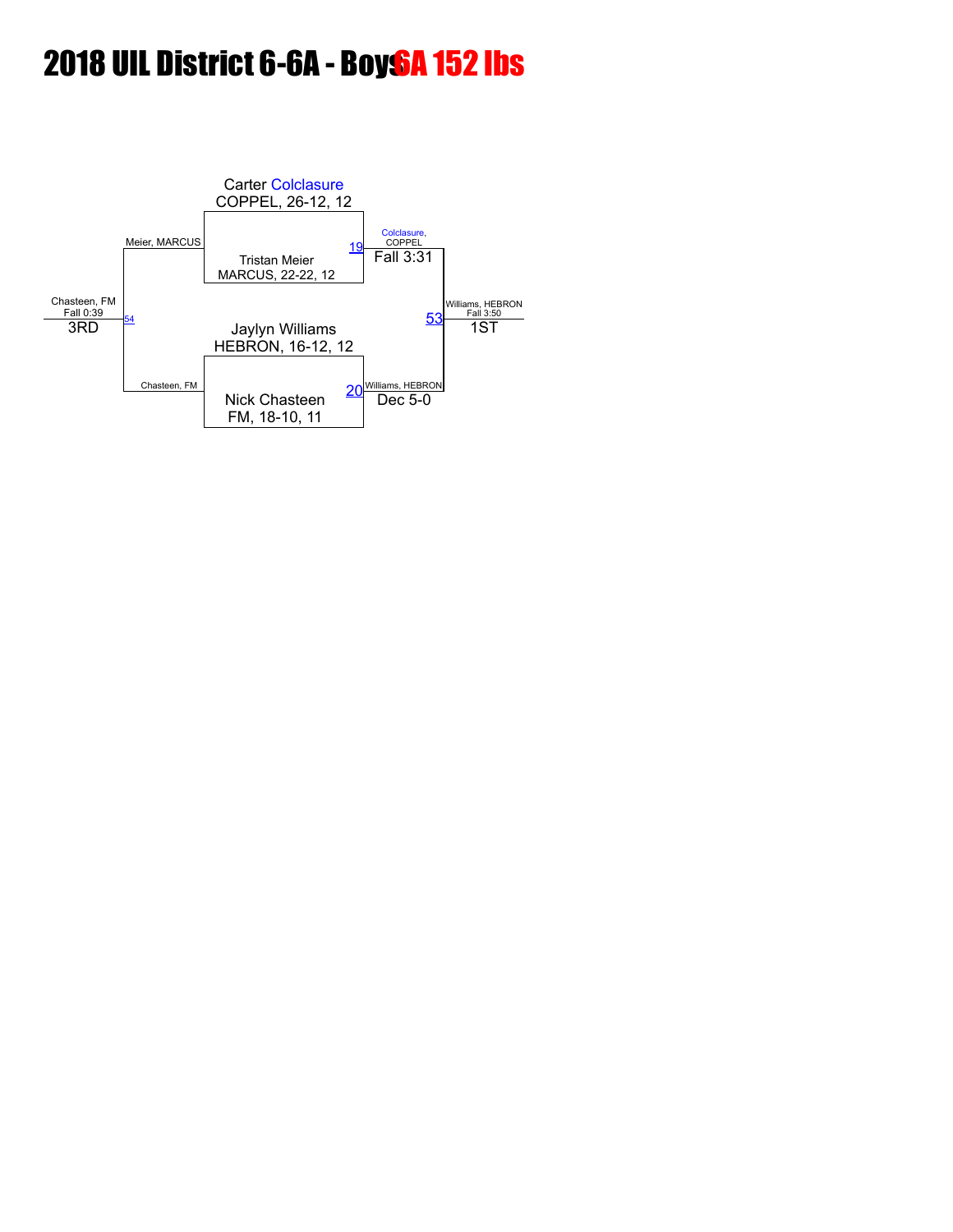# **2018 UIL District 6-6A - Boys 6A 160 lbs**

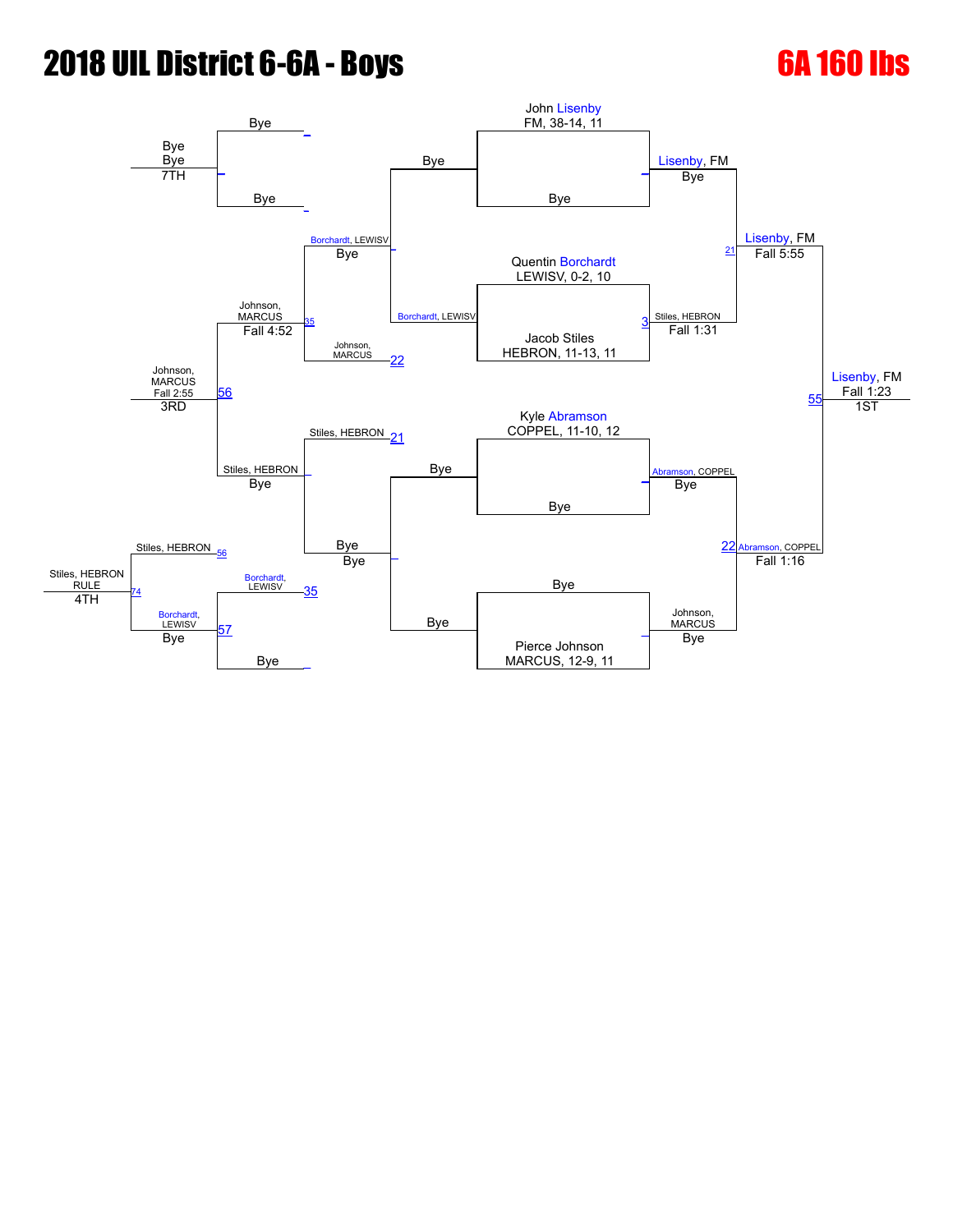# **2018 UIL District 6-6A - Boys 6A 170 lbs**

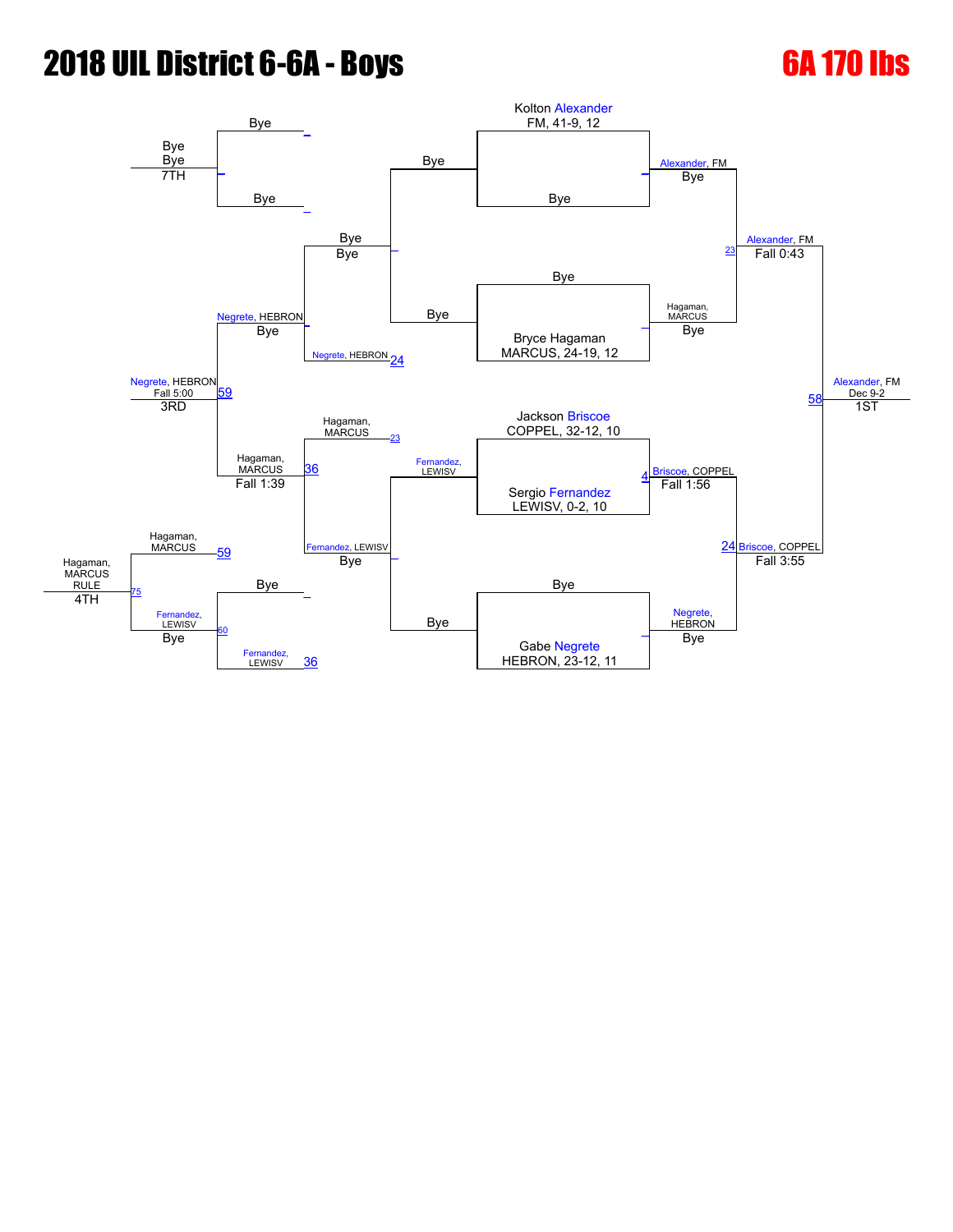# 2018 UIL District 6-6A - Boys<sup>6</sup>A 182 lbs

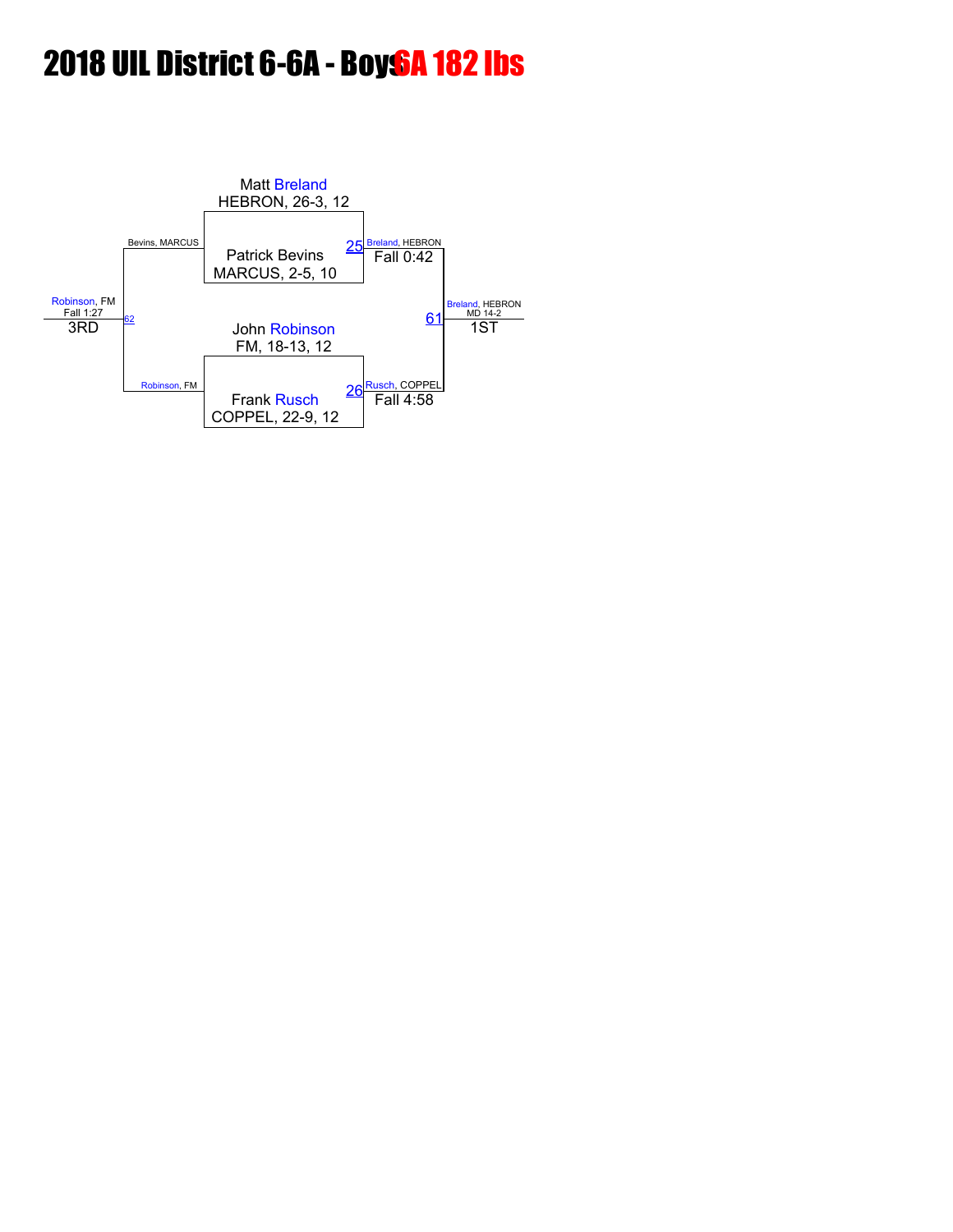# **2018 UIL District 6-6A - Boys 6A 195 lbs**

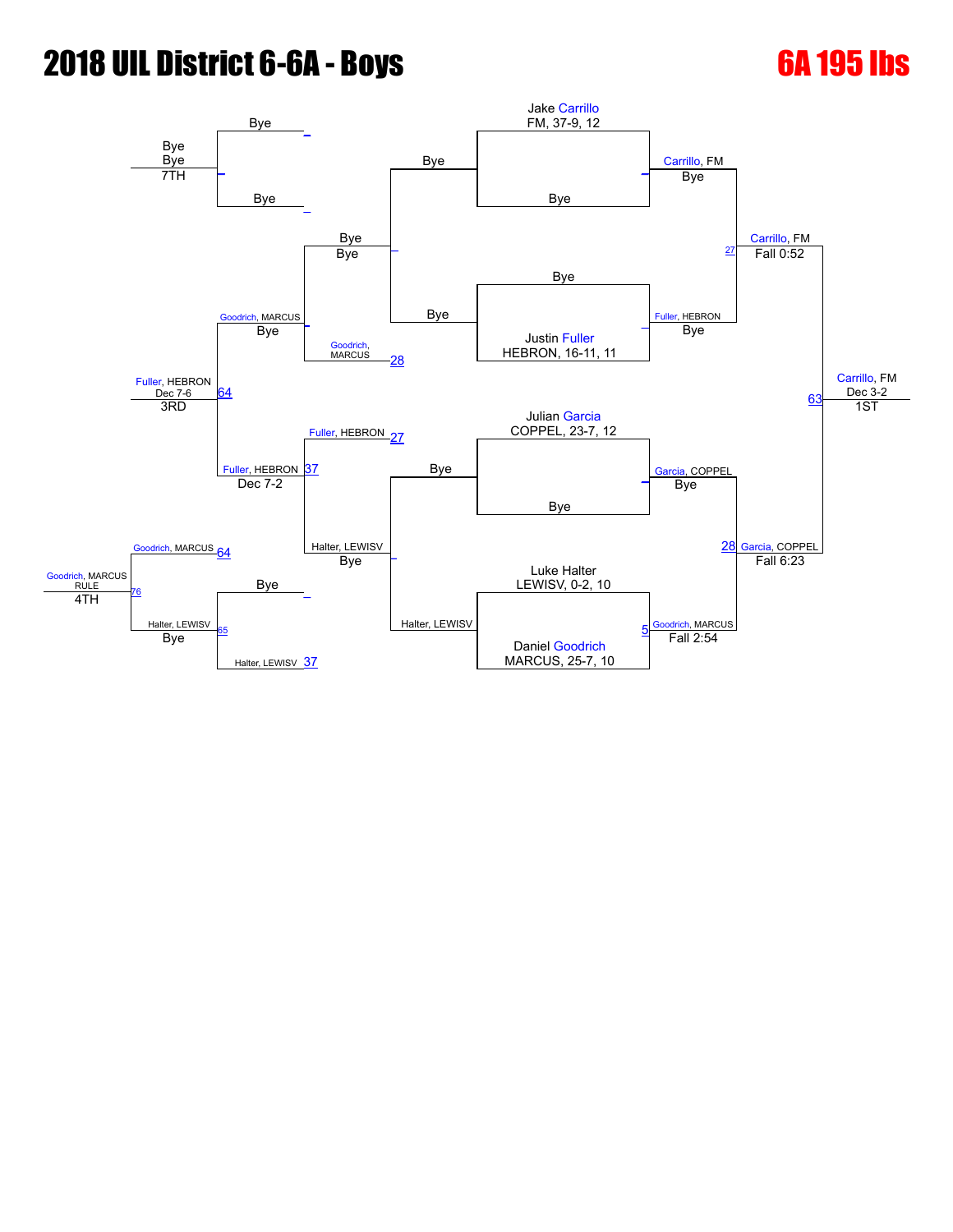# **2018 UIL District 6-6A - Boys 6A 220 lbs**